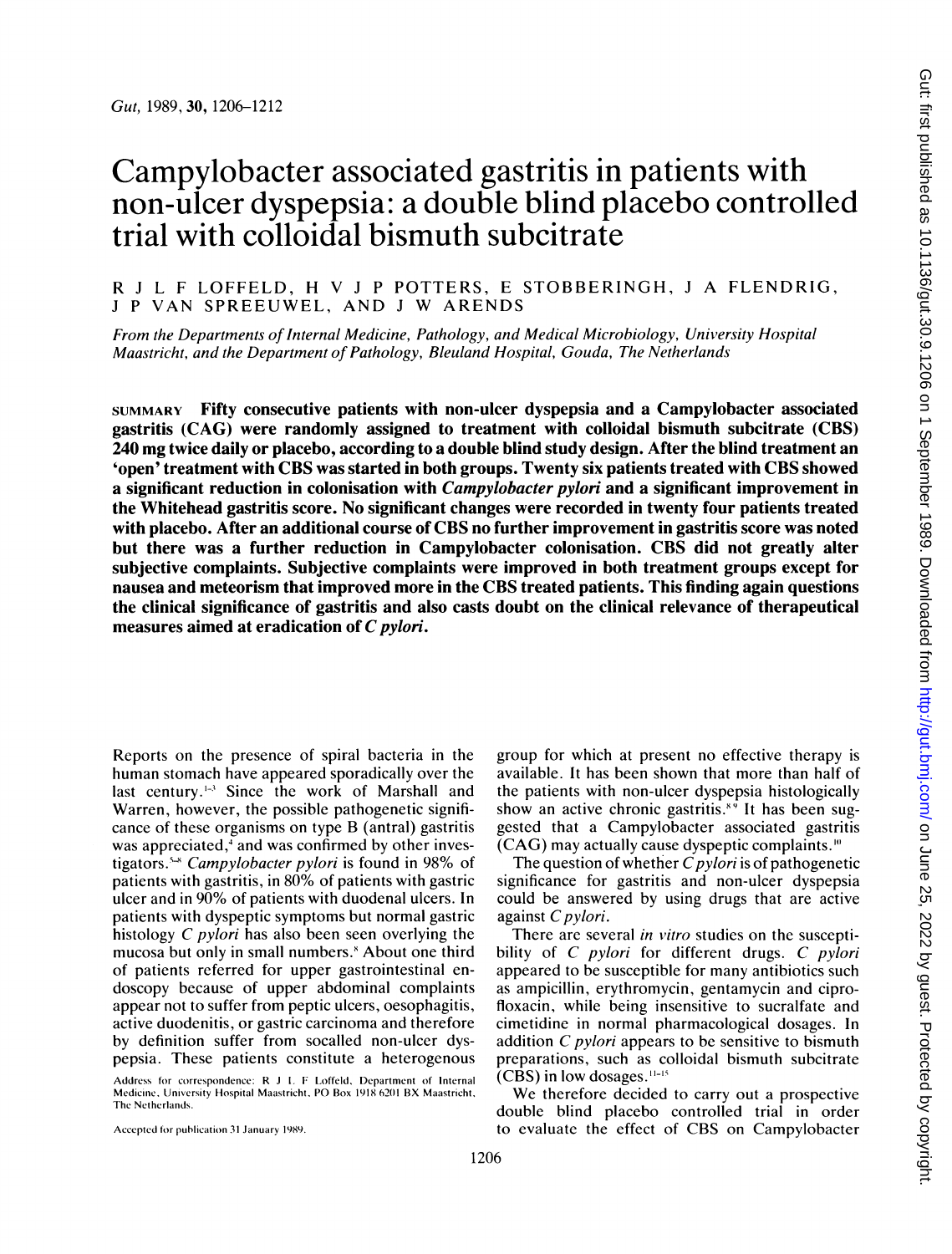associated gastritis in patients with non-ulcer dyspepsia.

## Methods

#### PATIENTS

One hundred and forty five consecutive patients with upper abdominal complaints referred to the endoscopy department for upper gastrointestinal endoscopy were studied prospectively for the presence of Campylobacter associated gastritis. Patients with gastric or duodenal ulcers, reflux oesophagitis, active duodenitis, gastrectomy and carcinomas as well as patients using non-steroidal anti-inflammatory drugs or antibiotics were excluded. In view of a possible teratogenic effect and accumulation of the drug pregnant women and patients with renal insufficiency were also excluded from participation. $\mathfrak{g}$ 

Eighty six patients (59%) showed gastritis histologically with presence of C pylori proven by histological examination and/or positive culture. Of these 57 (66%) gave informed consent and entered the study.

The 57 patients comprised of 30 men and 27 women, seven were excluded for the following reasons: during revision two patients appeared to have normal gastric histology at entry of the study, five patients were not compliant with therapy, three were taking CBS and two took placebo.

Fifty patients (27 men, 23 women, mean age 48 years, range 18-73) concluded the blind treatment, 34 patients gave informed consent for the open treatment.

All patients were treated blindly with colloidal bismuth subcitrate (CBS, De-Nol) 240 mg bid or placebo during 28 days, subsequently they received an open treatment with CBS 240 mg bid during another 28 days. All preparations were provided by Gist-Brocades Farmaca.

Patients were evaluated before treatment and within 24-72 hours after discontinuation of the blind as well as the open treatment. Evaluation consisted of a standard history using a questionnaire including present complaints, smoking habits, alcohol consumption, medication and family history for upper abdominal complaints.

All patients were subjected to upper gastrointestinal endoscopy after being starved for at least eight hours. Endoscopy was performed, without local anaesthetic, using an Olympus GIF Q gastroscope and biopsies were taken from the gastric antrum for culture (1 $\times$ ) and histological examination (3 $\times$ ), and from the gastric corpus for histological examination  $(1 \times)$ .

The questionnaire was repeated and changes of complaints were recorded. Besides overall assessment (unchanged, improved, worsened or disappeared) five dyspeptic symptoms (pain, heartburn, nausea, burping and meteorism) were scored as present, absent, diminished or increased. Examination of the containers returned by the patients indicated compliance with treatment.

The study was approved by the medical ethics committee of the University Hospital of Maastricht.

The  $\chi^2$  test was used for statistical analysis.

#### **HISTOLOGY**

The biopsies were fixed in Bouin's fixative. Sections were stained with haematoxylin and eosin for histological grading of gastritis according to a modified Whitehead classification.<sup>17</sup> Grade 0: gastric histology within normal limits; grade 1: slight increase of mononuclear cells but within normal limits; grade 2: increase of mononuclear cells, polymorphonuclear cells present; grade 3: increase in mononuclear and polymorphonuclear cells, polymorphonuclear cells also invading the epithelium.

Biopsies showing features consistent with Whitehead grades 2 and 3 were considered to be showing gastritis, whereas Whitchead grades 0 and <sup>I</sup> were regarded as being within normal histological limits. Change of histology from Whitehead grade 3 to grade 2 and from grade 3 or 2 to grade <sup>1</sup> or 0 was considered as improvement or cure of gastritis respectively.

Sections for the histological detection of Campylobacter like organisms (CLO's) were stained with a modified Giemsa stain.<sup>18</sup> For semiquantitative grading of presence of CLO the following criteria were used: grade 0: no bacteria detected; grade 1: sporadic bacteria observed; grade 2: many bacteria seen in most microscopic fields at high power magnification  $(400\times)$ ; and grade 3: clusters of microorganisms found in the superficial mucus layer in all fields examined.

All biopsies were reviewed before final analysis. The biopsies were studied by two pathologists without prior knowledge of clinical data.

#### MICROBIOLOGY

One biopsy was put in sterile saline  $0.9\%$  and then transported to the microbiology department for culture. The biopsies were incubated on a blood agar medium of 6% sheep blood under micro acrophilic conditions (C02 10%, 02 5%), during five to seven days at 37°C.

The culture was regarded as positive when the typical colonies of  $C$  *pylori* were seen. If culture still did not show growth after seven days it was regarded negative.

If culture was positive and the histology failed to show CLO's, the histological grading for presence of CP was considered to be grade  $1.1$ <sup>\*</sup>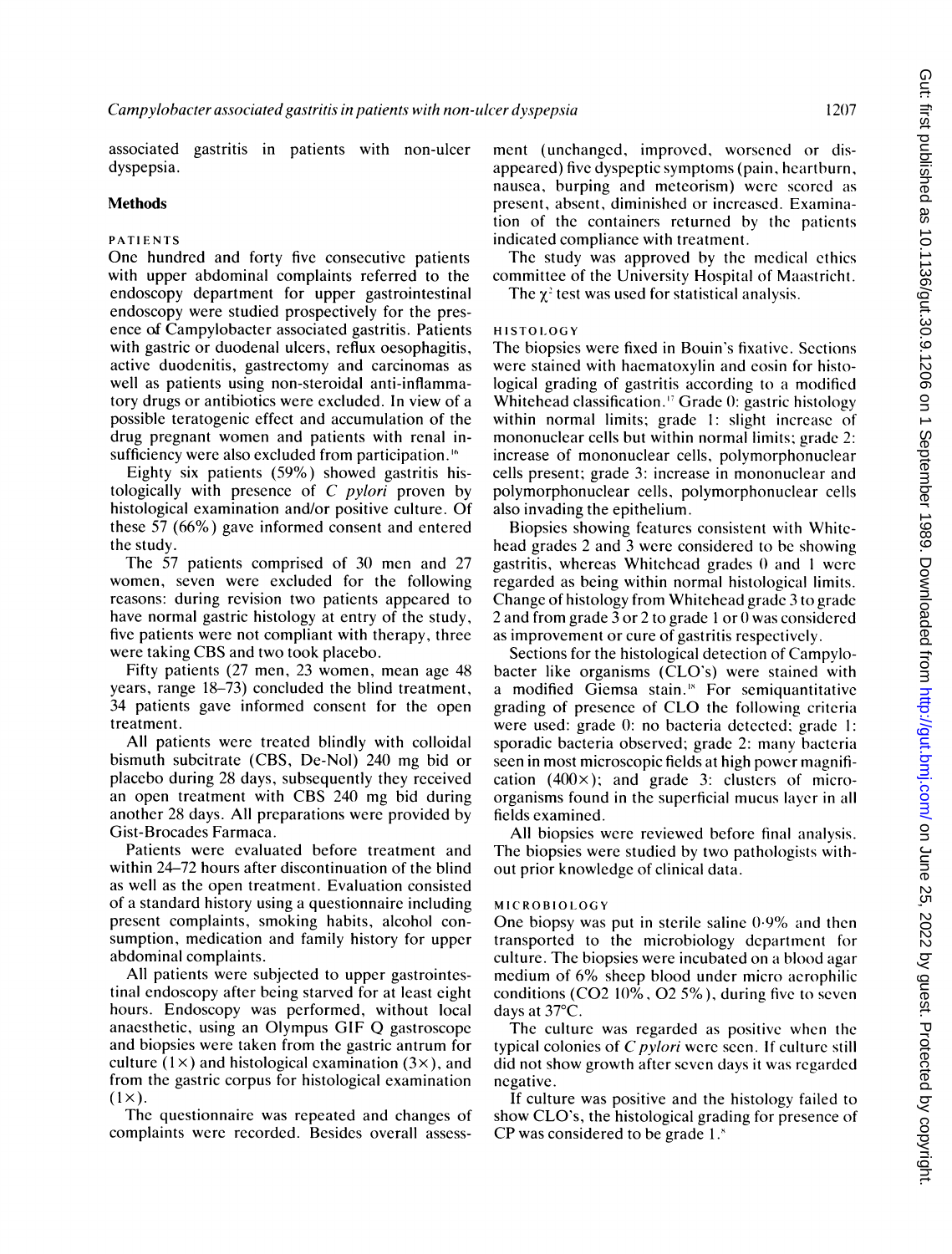### Results

The blind treatment was concluded by 50 patients, 26 received CBS (13 men, mean age 47 years, range 32-67, and 13 women, mean age 48 years, range 18-70) and 24 placebo (14 men, mean age 38 years, range 22-73 and 10 women, mean age 57 years, range 38-65). Eighteen patients of the CBS group and <sup>17</sup> patients of the placebo group entered the additional open treatment. The others refused further therapy because of sufficient subjective improvement or because of fear of repeated upper gastrointestinal endoscopy.

At entry of the study there was no significant difference in sex, age, subjective complaints, degree of gastritis according to Whitehead or semiquantitative grading of C pylori presence between the CBS and the placebo group (Tables 1, 2, and 3).

#### CBS AND GASTRITIS

In Table <sup>1</sup> the correlation between CBS or placebo administration and gastritis score is shown. As can be seen the percentage of patients with grade 3 gastritis was reduced from 88 to 38 after 28 days of CBS, whereas no further reduction was obtained after 56

Table <sup>1</sup> Gastritis score according to Whitehead

| $n = 26$    | $n=26$          | $n = 18$        |
|-------------|-----------------|-----------------|
| start trial | 28 days bismuth | 56 days bismuth |
| 23 (88%)    | 10(38%)         | 6(33%)          |
| $3(12\%)$   | 7(27%)          | 4(22%)          |
| 0           | $9(32\%)$       | 7(39%)          |
| ∩           | 0               | 1(6%)           |
| $n=24$      | $n = 24$        | $n = 16$        |
| start trial | 28 days placebo | 28 days bismuth |
| 20(83%)     | 19 (79%)        | $10(65\%)$      |
| $4(16\%)$   | 4(17%)          | 2(12%)          |
| 0           | $(4\%)$         | 1(6%)           |
| $\Omega$    | $\Omega$        | 3(17%)          |
| $p = ns$    | $p = 0.0007$    | $p = ns$        |
|             | Placebo group   |                 |

|        | Table 2 Semiquantitative presence of Campylobacter |
|--------|----------------------------------------------------|
| pylori |                                                    |

|               | $n=26$      | $n=26$          | $n = 18$        |
|---------------|-------------|-----------------|-----------------|
| CBS group     | start trial | 28 days bismuth | 56 days bismuth |
| grade 2       | $10(38\%)$  | $3(12\%)$       | 0               |
| grade 2       | $13(50\%)$  | $3(12\%)$       | 1(5%)           |
| grade 1       | $3(12\%)$   | $12(46\%)$      | $7(39\%)$       |
| grade 0       | 0           | $8(30\%)$       | $10(56\%)$      |
|               | $n = 24$    | $n = 24$        | $n = 16$        |
| Placebo group | start trial | 28 days placebo | 28 days bismuth |
| grade 3       | $13(54\%)$  | $12(50\%)$      | 1(6%)           |
| grade 2       | $8(33\%)$   | $8(33\%)$       | 7(44%)          |
| grade 1       | 3(13%)      | 4(17%)          | 3(19%)          |
| grade 0       | 0           | $\Omega$        | $5(31\%)$       |
|               | $p = ns$    | $p = 0.00001$   | $p=0.01$        |
|               |             |                 |                 |

| Table 3 | Complaints at start of the trial |
|---------|----------------------------------|
|---------|----------------------------------|

|                          | Bismuth group<br>n=26 | Placebo group<br>$n = 24$ |
|--------------------------|-----------------------|---------------------------|
| Epigastric pain          | 24 (92%)              | 19 (79%)                  |
| Nausea                   | $18(69\%)$            | 13(54%)                   |
| Vomiting                 | 6(24%)                | 2 $(9\%)$                 |
| Duration complaints (yr) | $15(60\%)$            | 14 (64%)                  |
| 1–6 months               | $8(32\%)$             | 6(27%)                    |
| 1–4 weeks                | 2(8%)                 | 2 $(9\%)$                 |
| Heartburn                | 17(65%)               | 19 (69%)                  |
| <b>Burping</b>           | 19 (73%)              | 17(71%)                   |
| Meteorism                | 18 (69%)              | 16(67%)                   |
| Food intolerance         | $9(36\%)$             | 16(72%)                   |
| Appetite good            | 17 (68%)              | 19 (86%)                  |
| moderate                 | $1(4\%)$              | 1(5%)                     |
| bad                      | $5(20\%)$             | 2 $(9%)$                  |
| Weight loss              | 9(36%)                | 4(18%)                    |
| Alcohol intake           | 9(36%)                | 10(45%)                   |
| Smoking                  | 7(28%)                | 10(45%)                   |

days. In contrast, after 28 days of placebo administration no effect on the percentage of patients with grade <sup>3</sup> gastritis was observed. After 28 days of CBS therapy, however, a significant reduction of grade 3 gastritis was noted. Figure <sup>1</sup> shows the changes in histology of the individual patients.

Normalisaton of gastric histology occurred in nine (35%) patients of the CBS group and in one (4%) patient of the placebo group ( $p=0.02$ ).

## CBS AND <sup>C</sup> PYLORI PRESENCE

Table <sup>2</sup> shows the influence of CBS or placebo on the presence of C pylori after 28 and 56 days of therapy respectively. The percentage of patients with grade 3 presence was reduced from <sup>38</sup> at start of the therapy to <sup>12</sup> after 28 days of CBS and <sup>a</sup> further reduction was obtained after 56 days of therapy. No such effect was found in patients given placebo treatment. Grade 3 presence was significantly reduced after the open CBS treatment course in these patients. Figure <sup>2</sup> shows the changes of the individual patients.

In one patient of the CBS group endoscopy after CBS revealed <sup>a</sup> small gastric ulcer located at the angulus, this patient did not show any improvement of gastritis score. After the additional course of CBS it was healed. One patient of the placebo group showed a duodenal ulcer after 28 days of placebo therapy that healed after CBS.

#### CBS AND SYMPTOMS

As shown in Table 4 overall assessment of subjective changes of complaints revealed improvement in half of the patients given CBS, 30% recorded no change, 16% became free of complaints and one patient noted worsening of his complaints as a result of the peptic ulcer. Seventy one per cent of the patients given placebo recorded improvement, whereas none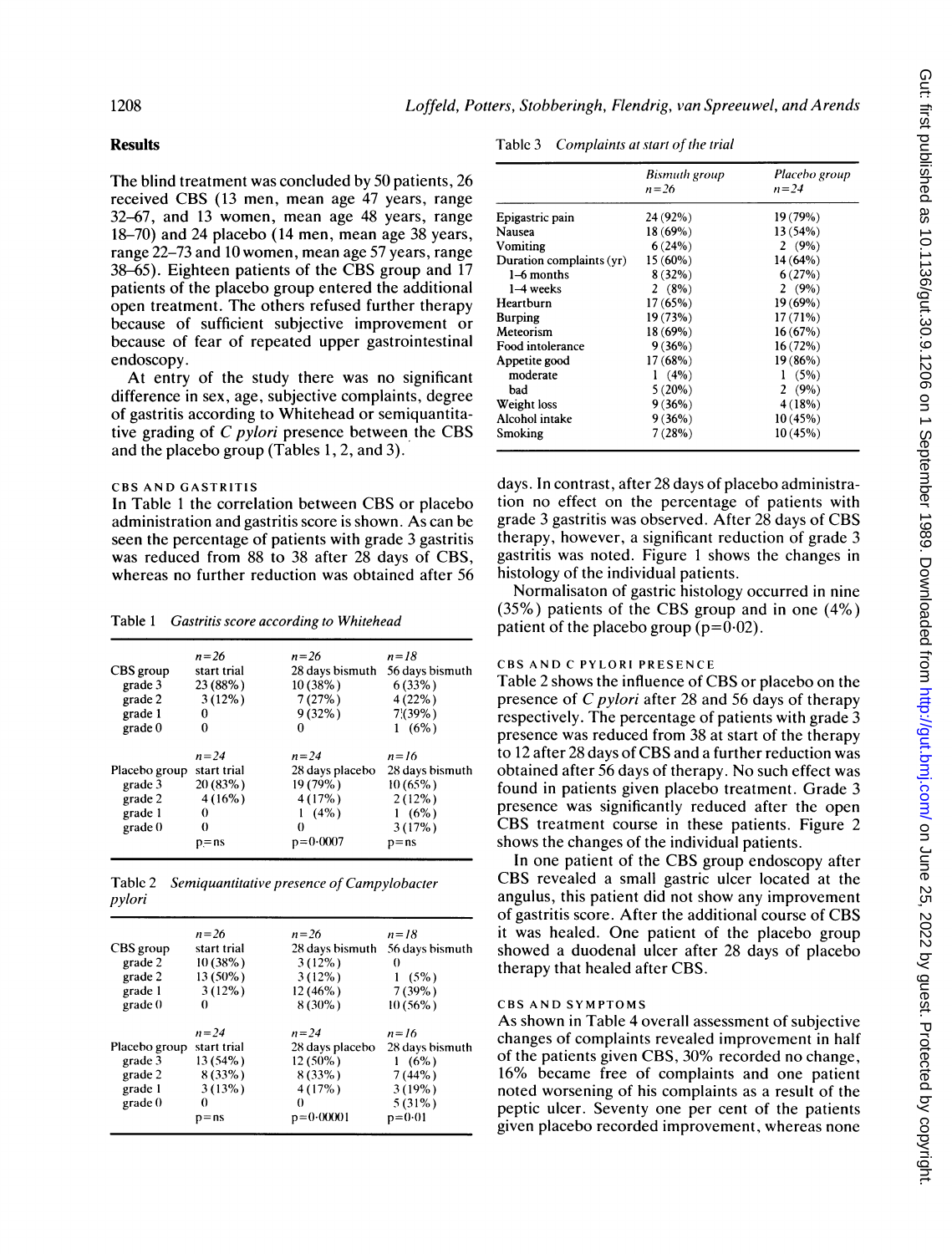

Fig. <sup>1</sup> Changes in gastritis score after CBS and placebo treatment. Ist means after CBS and placebo treatment respectively, 2nd means after open treatment with CBS.



Fig. 2 Changes in CLO presence between the CBS group and the placebo group.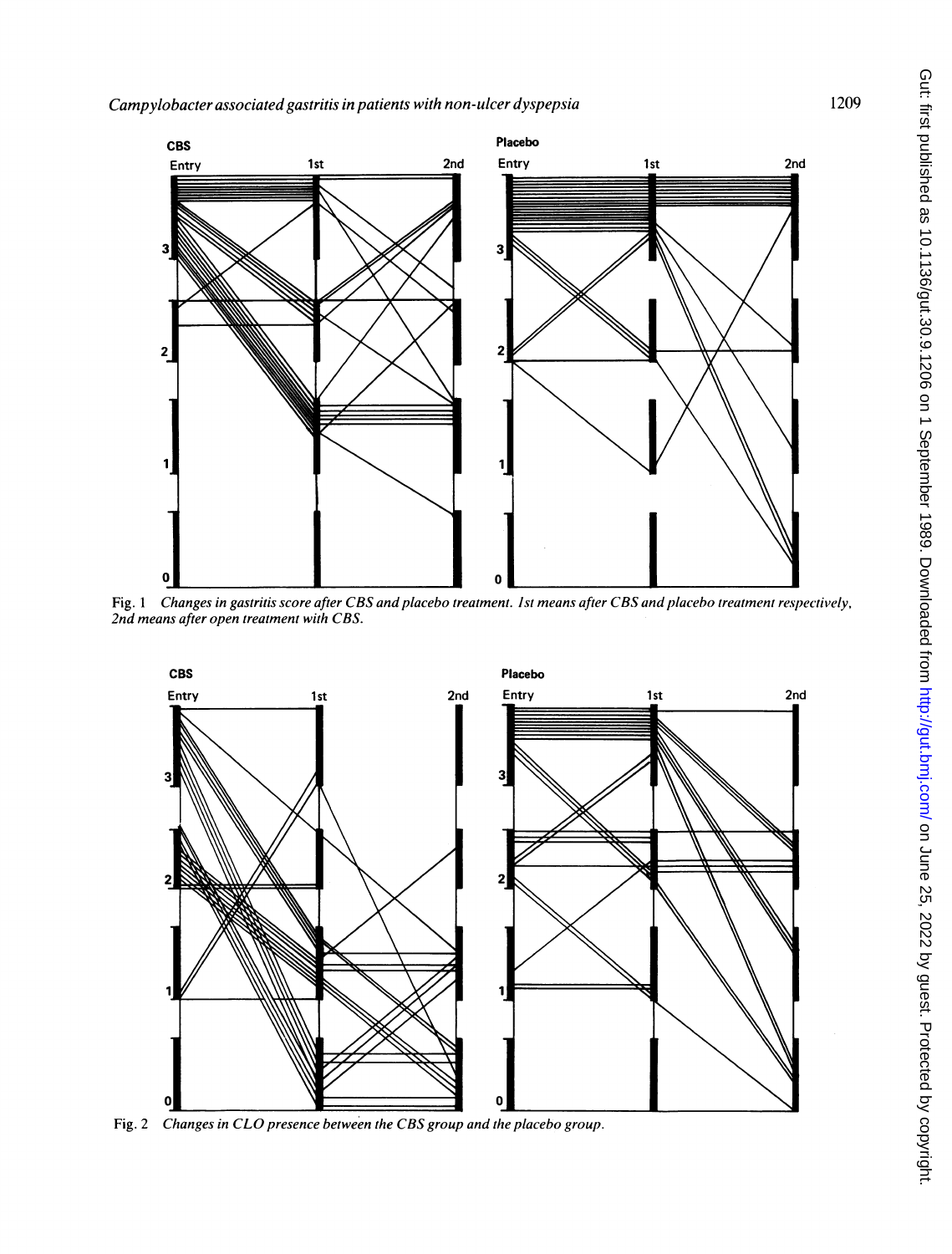became free of complaints. The remainder noted no change. There appeared to be no significant difference in overall assessment between both groups. There was no significant difference between the five symptoms that were recorded separately in both groups. All symptoms showed the same improvement (Table 5). Figure 3, however, shows that the percentual improvement of nausea and meteorism in the CBS group was better.

#### **Discussion**

In the literature there are several reports on the effect of bismuth on gastritis and Campylobacter pylori in patients with non-ulcer dyspepsia. $19-24$  The results of these studies show that there is a resolution of gastritis after suppresson or eradication of C pylori. The majority of these studies, however, failed to provide exact information on inclusion criteria, standardisation of gastritis and  $C$  *pylori* scores.

In addition the best available data on the treatment of Campylobacter associated gastritis, especially with bismuth, have been based on non-controlled trials.<sup>25</sup>

Bismuth salts have two effects: they are bactericidal for C pylori and they can protect the gastric mucosa against erosive properties of alcohol and aspirin. Bismuth may protect the mucosa from gastric acid with subsequent resolution of gastritis with alteration of the gastric milieu, which is unfavourable for C pylori. Sucralfate has no bactericidal effects on C pylori, and it has no beneficial effect on histologically confirmed gastritis.<sup>26</sup> This suggests that it is the antimicrobial activity of bismuth that is important. C pylori produces <sup>a</sup> protease which undermines the integrity of the mucus layer. Therefore, because of its bactericidal effect bismuth may have an indirect favourable effect on gastric mucosa.<sup>27</sup>

McNulty et al reported on a double blind study of bismuthsalicylate, $2^*$  77 $-8\%$  of their patients receiving bismuth were cleared of  $C$  *pylori* after the treatment. This clearance was accompanied with a significant improvement of gastritis score.

The results of our study also show that CBS effectively reduces C pylori colonisation of gastric mucosa and significantly improves signs of gastritis. Complete disappearance of the micro-organism, however, only occurred in a small number of patients, which possibly explains the high percentage of recurrence reported in the literature.<sup>29,30</sup> In addition we showed <sup>a</sup> positive influence of administration of CBS on subjective complaints which, however, largely appeared to be the result of a placebo effect.

Two pertinent aspects of our observations deserve special consideration. First, at day 28 a parallelism in reduction of C pylori presence and gastritis scores was seen in the CBS treated patients, suggestive of <sup>a</sup>

| Table 4 |  |  | Subjective changes of complaints |
|---------|--|--|----------------------------------|
|---------|--|--|----------------------------------|

| CBS group<br>improvement:<br>worsening:<br>no change:<br>no complaints:     | 28 days bismuth<br>13 (50%)<br>1(4%)<br>8 (30%)<br>4(16%) |
|-----------------------------------------------------------------------------|-----------------------------------------------------------|
| Placebo group<br>improvement:<br>worsening:<br>no change:<br>no complaints: | 28 days placebo<br>$17(71\%)$<br>7(29%)                   |

Table 5 Changes in different complaints after treatment

| Pain      | present   | absent     | diminished       |
|-----------|-----------|------------|------------------|
| CBS       | 9(35%)    | 9(35%)     | $8(30\%)$        |
| Placebo   | $8(33\%)$ | $11(46\%)$ | $5(21\%) p = ns$ |
| Nausea    |           |            |                  |
| CBS       | 6(23%)    | $19(73\%)$ | $1(4\%)$         |
| Placebo   | $7(29\%)$ | 14 (58%)   | $3(13\%) p = ns$ |
| Heartburn |           |            |                  |
| CBS       | 6(23%)    | $11(42\%)$ | 9(35%)           |
| Placebo   | $8(33\%)$ | 9(38%)     | $7(29\%) p = ns$ |
| Burping   |           |            |                  |
| CBS       | $8(31\%)$ | $12(46\%)$ | 6(23%)           |
| Placebo   | $7(29\%)$ | $12(50\%)$ | $5(21\%) p = ns$ |
| Meteorism |           |            |                  |
| CBS       | 7(27%)    | 15 (58%)   | 4(15%)           |
| Placebo   | 12 (50%)  | $10(42\%)$ | $2(8\%) p = ns$  |
|           |           |            |                  |



Fig. 3 Percentual changes in complaints after treatment in the CBS and the placebo group.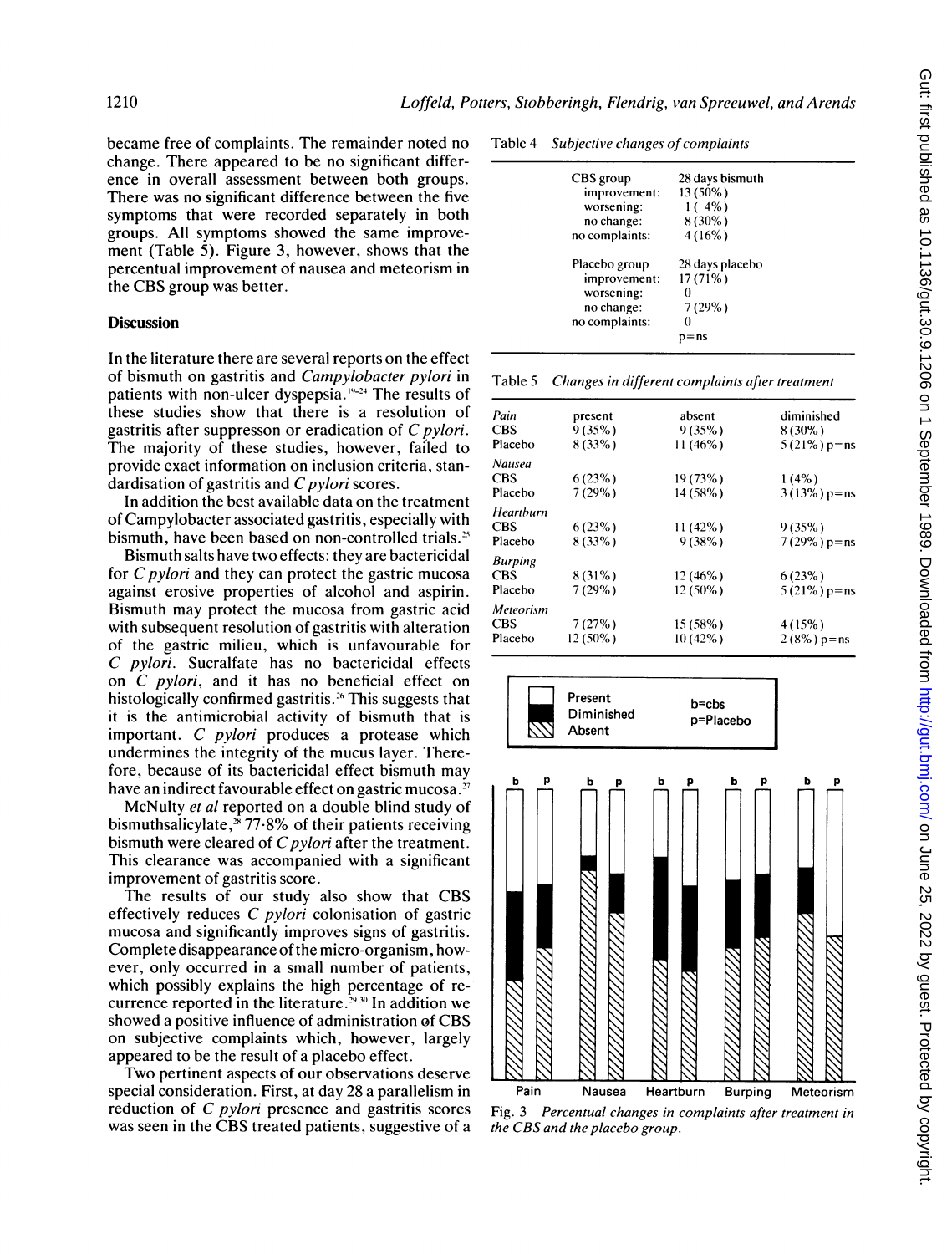causative role of  $C$  *pylori*. Subsequent administration of CBS, however, only resulted in further clearance of C pylori and no further improvement of gastritis scores was noted. It is conceivable that this discrepancy is the result of a longer period of time necessary for resolution of all signs of inflammation. It would, therefore, be interesting to evaluate gastric biopsies for the presence of gastritis some time after cessation of CBS treatment. On the other hand, the findings can be satisfactorily explained on the basis of the assumption that bacterial clearance and improvement of gastritis basically are two independent processes. In this context it could be hypothesised that Campylobacter associated gastritis is caused by multiple aetiologic agents among which is C pylori. Reduction of the impetus of  $\overline{C}$  *pylori* would then eliminate its contribution in the inflammatory response leaving the influence of inflammatory impeti unaffected. Finally, it may be possible that the remaining gastritis is the result of a small number of C pylori still present after therapy, implying that more effective therapy could cure all signs of gastritis.

In keeping with the findings in the literature we found no significant effect of placebo therapy on gastritis nor on  $C$  *pylori* colonisation. A second point of considerable concern raised by our data is that there appeared to be no difference in improvement of subjective complaints between CBS and placebo treated patients. There are several conflicting studies on the effect of bismuth on complaints in patients with non-ulcer dyspepsia and Campylobacter associated gastritis. Some authors observed significant reduction in several complaints,  $20.23.24.31$  whereas others found no difference between  $C$  *pylori* patients treated with bismuth or placebo.<sup>28</sup> As it is known from the literature that asymptomatic subjects may show signs of gastritis in their biopsies, $32$  we feel that the discrepancy we observed between improvement of Cpylori presence and gastritis scores effected by CBS on the one hand, and the lack of <sup>a</sup> difference of CBS on subjective complaints as compared with controls on the other, is probably caused by a non-existent direct relationship between gastritis and dyspepsia.

We conclude that CBS appears to be effective in the elimination of  $C$  *pylori*, diminishes the degree of gastritis but has a positive effect on dyspeptic complaints which is largely the result of a placebo effect. Our data once again question the clinical significance of gastritis in relation to dyspeptic complaints and also cast doubt on the clinical relevance of therapeutic measures aimed at eradication of C *pylori*.

#### References

<sup>1</sup> Docnges JL. Spirochetes in gastric glands of macacus rhcsus and humans without dcfinitc history of rclated disease. Proc Soc Exp Biol Med 1938; 38: 536-8.

- 2 Freedburg AS, Barron LE. The presence of spirochetes in human gastric mucosa. Am J Dig Dis 1940; 17: 443-5.
- <sup>3</sup> Steer HW. Colin-Jones DG. Mucosal changes in gastric ulceration and their response to carbenoxolone sodium. Gut 1975; 16: 594-7.
- 4 Marshall BJ, Warren JR. Unidentified curved bacilli in the stomach of patients with gastritis and peptic ulceration. Lancet 1984; i: 1311-4.
- <sup>5</sup> Jones DM, Lessels AM, Eldridge J. Campylobacterlike organisms on the gastric mucosa: culture, histological and serological studies. J Clin Pathol 1984; 37: 1002-6.
- 6 Axon ATR. Campylobacter pyloridis, what role in gastritis and peptic ulcer? Br Med J 1986; 293: 772-3.
- 7 Rathbone BJ, Wyatt JI, Heatley RV. Campylobacter pyloridis: a new factor in peptic ulcer disease. Gut 1986; 27: 635-41.
- 8 Loffeld RJLF, Potters HVPJ, Arends JW, Stobberingh E, Flendrig JA, van Spreeuwel JP. Campylobacter associated gastritis in patients with non-ulcer dyspepsia. J Clin Pathol 1988; 41: 84-8.
- 9 Anonymous. Non-ulcer dyspepsia (editorial). Lancet 1986; i: 1306-7.
- 10 Borody T, Daskaloupoulos G, Brandl S, Garrick J, Hazell S. Dyspeptic symptoms improve following eradication of gastric Campylobacter pyloridis. Gastroenterology 1987; 92: [Abstract 1324].
- <sup>11</sup> Andersen LP, Rothgart NP, Andreasen JJ, Kromann H. Treatment of Campylobacter pyloridis in vitro and in vivo. Proceedings of the 4th international workshop on Campylobacter infections (In press).
- 12 Czinn S, Can H, Aronoff S. Susceptibility of Campylobacter pyloridis to three macrolide antibiotics (erythromycin, roxathromycin [RU 28961] and CP 62993) and rifampicin. Antimicrob Agents Chemother 1986; 30: 328-9.
- <sup>13</sup> Goodwin CS, Blake P, Blincow E. The minimum inhibitory and bactericidal concentrations of antibiotics and antiulcer agents against Campylobacter pyloridis. J Antimicrob Chemother 1986; 17: 309-14.
- 14 Lambert JR, Hansky J, Davidson A, Pinkard K, Stockman K. Campylobacter-like organisms (CLO) in vivo and vitro susceptibility to antimicrobial and anti ulcer therapy. Gastroenterology 1986; 88: 1462.
- <sup>15</sup> McNulty CAM, Dent J, Wise R. Susceptibility of clinical isolates of Campylobacter pyloridis to <sup>11</sup> antimicrobial agents. In: Pearson AD, Skirrow MB, Lior H, Rowe B, eds. Campylobacter Ill. London: Public Health Laboratory Service, 1985.
- <sup>16</sup> Arena JM, Drew RH. Poisoning. Chapter 7. Springfield, Illinois: C C Thomas, 1986.
- 17 Whitehead R. Mucosal biopsies of the gastrointestinal tract. In: Bennington JL, ed. Major problems in pathology. Philadelphia: W <sup>S</sup> Saunders, 1979: 15.
- 18 Potters HVPJ, Loffeld RJLF, Stobberingh E, van Sprecuwel JP, Arends JW. Rapid staining of Campylobacter pyloridis. Histopathology 1987; 11: 1223.
- <sup>19</sup> Lambert JR, Borromeo M, Korman MC, Hansky J, Eaves ER. Effect of colloidal bismuth (De-Nol) on healing and rclapse of duodenal ulccrs: role of Campylobacter pyloridis [Abstract 209]. Gastroenterology 1987; 92: Suppl.